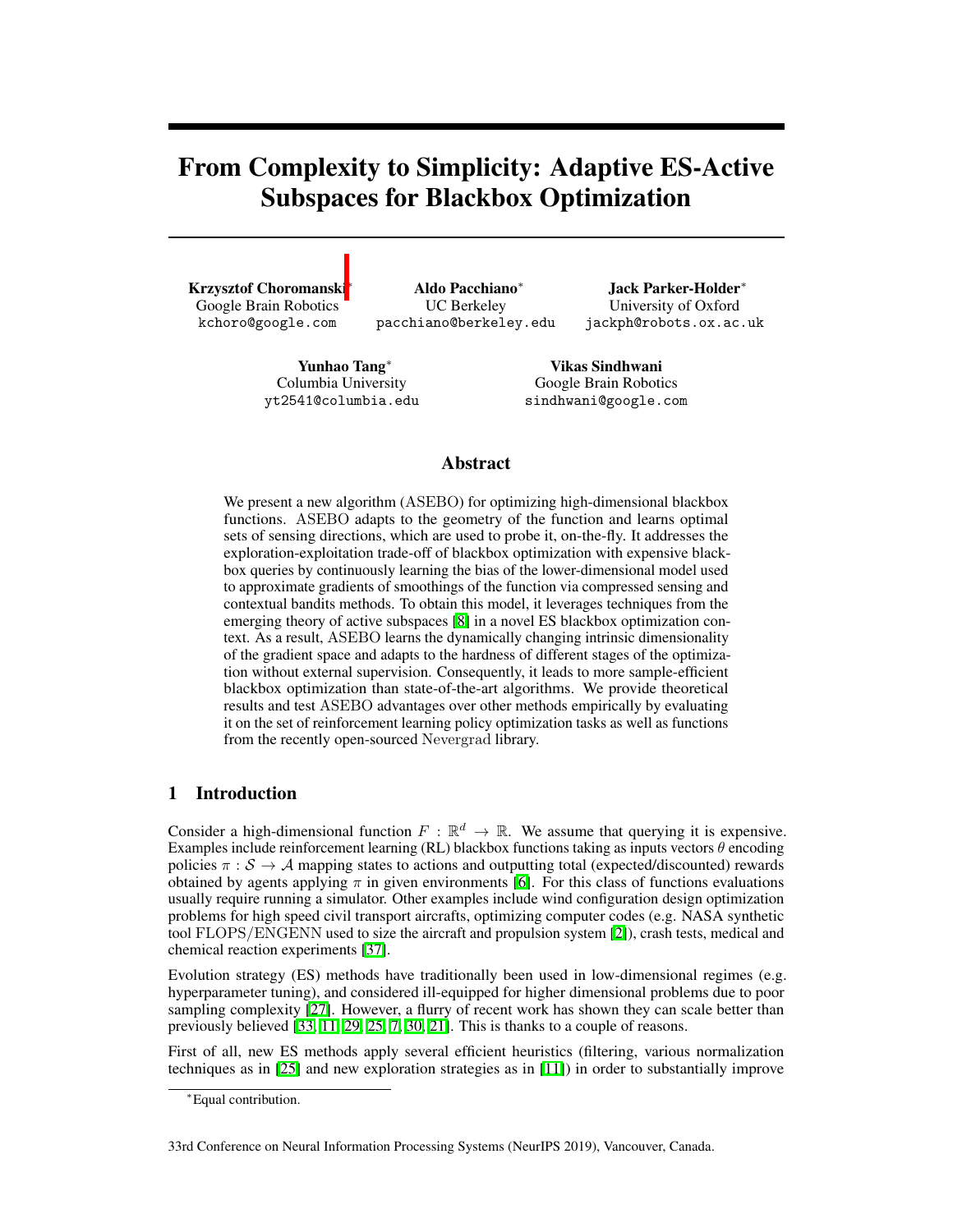sampling complexity. Other recent methods  $\sqrt{29}$ ,  $\sqrt{7}$  are based on more accurate Quasi Monte Carlo (MC) estimators of the gradients of Gaussian smoothings of blackbox functions with theoretical guarantees. These approaches provide better quality gradient sensing mechanisms. Additionally, in applications such as RL, new compact structured policy architectures (such as low-displacement rank neural networks from  $\sqrt{2}$  or even linear policies  $\sqrt{14}$ ) are used to reduce the number of policies' parameters and dimensionality of the optimization problem.

Recent research also shows that ES-type blackbox optimization in RL leads to more stable policies than policy gradient methods since ES methods search for parameters that are robust to perturbations [\[19\]](#page-9-6). Unlike policy gradient methods, ES aims to find parameters maximizing expected reward (rather than just a reward) in respect to Gaussian perturbations.

Finally, pure ES methods as opposed to state-of-the-art policy optimization techniques (TRPO, PPO or ARS  $[32, 15, 31, 25]$  $[32, 15, 31, 25]$  $[32, 15, 31, 25]$  $[32, 15, 31, 25]$  $[32, 15, 31, 25]$  $[32, 15, 31, 25]$  $[32, 15, 31, 25]$ , can be applied also for blackbox optimization problems that do not exhibit MDP structure required for policy gradient methods and cannot benefit from state normalization algorithm central to ARS. This has led to their recent popularity for non-differentiable tasks  $[17, 14]$  $[17, 14]$  $[17, 14]$ .

In this paper we introduce a new adaptive sample-efficient blackbox optimization algorithm. ASEBO adapts to the geometry of blackbox functions and learns optimal sets of sensing directions, which are used to probe them, on-the-fly. To do this, it leverages techniques from the emerging theory of active subspaces  $[8, 10, 9, 20]$  $[8, 10, 9, 20]$  $[8, 10, 9, 20]$  $[8, 10, 9, 20]$  $[8, 10, 9, 20]$  $[8, 10, 9, 20]$  $[8, 10, 9, 20]$  in a novel ES blackbox optimization context. Active subspaces and their extensions are becoming popular as effective techniques for dimensionality reduction (see for instance: active manifolds  $\boxed{5}$  or ResNets for learning isosurfaces  $\boxed{36}$ . However, to the best of our knowledge we are the first to apply active subspace ideas for ES optimization.

ASEBO addresses the exploration-exploitation trade-off of blackbox optimization with expensive function queries by continuously learning the bias of the lower-dimensional model used to approximate gradients of smoothings of the function with compressed sensing and contextual bandits methods. The adaptiveness is what distinguishes it from some recently introduced guided ES methods such as  $[24]$  that rely on fixed hyperparameters that are hard to tune in advance (e.g. the length of the buffer defining lower dimensional space for gradient search). We provide theoretical results and empirically evaluate ASEBO on a set of RL blackbox optimization tasks as well as non-RL blackbox functions from the recently open-sourced Nevergrad library [\[34\]](#page-9-13), showing that it consistently learns optimal inputs with fewer queries to a blackbox function than other methods.

ASEBO versus CMA-ES: There have been a variety of works seeking to reduce sampling complexity for ES methods through the use of metric learning. The prominent class of the covariance matrix adaptation evolution strategy (CMA-ES) methods derives state-of-the-art derivative free blackbox optimization algorithms, which seek to learn and maintain a fully parameterized Gaussian distribution. CMA-ES suffers from quadratic time complexity for each evaluation which can be limiting for high dimensional problems. As such, a series of attempts have been made to produce scalable variants of CMA-ES, by restricting the covariance matrix to the diagonal (sep-CMA-ES  $[28]$ ) or a low rank approximation as in VD-CMA-ES  $\left[\frac{3}{2}\right]$  and LM-CMA-ES  $\left[\frac{22}{2}\right]$ . Two recent algorithms, VkD-CMA-ES  $[4]$  and LM-MA-ES  $[23]$ , seek to combine the above ideas and have been shown to be successful in large-scale settings, including RL policy learning  $[26]$ . Although these methods are able to quickly learn and adapt the covariance matrix, they are heavily dependent on hyperparameter selection  $[4]$ ,  $[35]$  $[35]$ and lack the means to avoid learning a bias. As our experiments show, this can severely hurt their performance. The best CMA-ES variants often struggle with RL tasks of challenging objecive landscapes, displaying inconsistent performance across tasks. Furthermore, they require careful hyperparameter tuning for good performance (see: analysis in Section  $\frac{1}{4}$ , Fig.  $\frac{1}{3}$ ).

## 2 Adaptive Sample-Efficient Blackbox Optimization

Before we describe ASEBO, we explain key theoretical ideas behind the algorithm. ASEBO uses online PCA to maintain and update on-the-fly subspaces which we call *ES-active subspaces*  $\mathcal{L}^{\text{ES}}_{\text{active}}$ , accurately approximating the gradient data space at a given phase of the algorithm. The bias of the obtained gradient estimators is measured by sensing the length of its component from the orthogonal complement  $\mathcal{L}^{\text{ES},\perp}_{\text{active}}$  via compressed sensing or computing optimal probabilities for exploration (e.g. sensing from  $\mathcal{L}_{\text{active}}^{\text{ES},\perp}$ ) via contextual bandits methods  $\boxed{1}$ . The algorithm corrects its probabilistic distributions used for choosing directions for gradient sensing based on these measurements. As we show, we can measure that bias accurately using only a constant number of additional function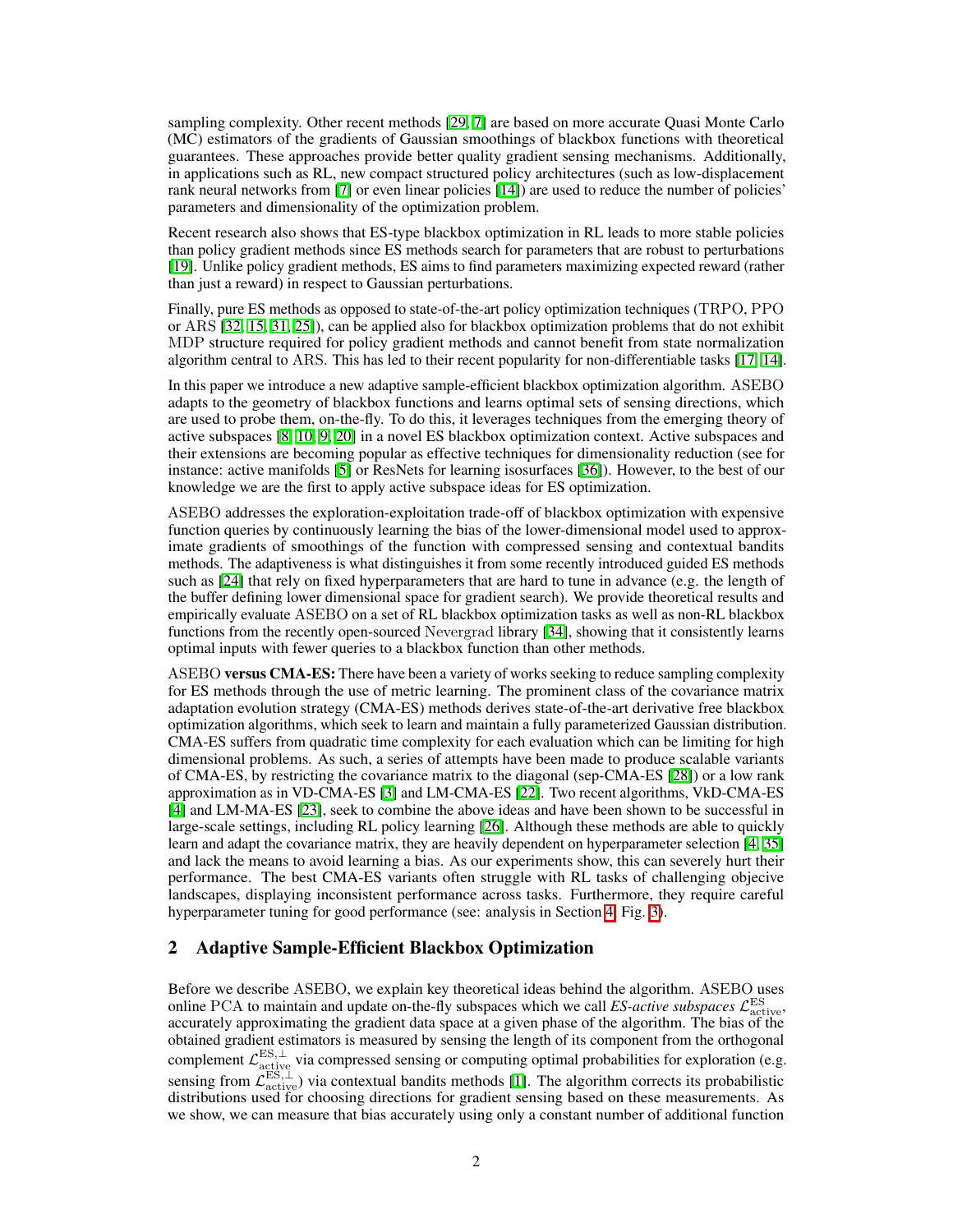

<span id="page-2-1"></span>Figure 1: The motivation behind ASEBO. Two first plots: ES baseline for HalfCheetah and Swimmer tasks from the OpenAI Gym library for 212-dimensional policies - the plot shows how the dimensionality of the space capturing a given percentage of variance of approximate gradient data depends on the iteration of the algorithm. This information is never exploited by the algorithm, even though 99*.*5% of the variance resides in the much lower-dimensional space (100 dimensions). Two last plots: ASEBO taking advantage of this information (# of sample/sensing directions reflects the hardness of the optimization at each iteration and is strongly correlated with the PCA dimensionality.

queries, regardless of the dimensionality. This in turn determines an exploration strategy, as we explain later. Estimated gradients are then used to update parameters.

## 2.1 Preliminaries

Consider a blackbox function  $F : \mathbb{R}^d \to \mathbb{R}$ . We do not assume that *F* is differentiable. The *Gaussian smoothing* [\[27\]](#page-9-0)  $F_{\sigma}$  of *F* parameterized by smoothing parameter  $\sigma > 0$  is given as:  $F_{\sigma}(\theta) = \mathbb{E}_{\mathbf{g} \in \mathcal{N}(0,\mathbf{I}_d)}[F(\theta + \sigma \mathbf{g})] = (2\pi)^{-\frac{d}{2}} \int_{\mathbb{R}^d} F(\theta + \sigma \mathbf{g}) e^{-\frac{\|\mathbf{g}\|^2}{2}} d\mathbf{g}$ . The gradient of the Gaussian smoothing of *F* is given by the formula:<br> $\nabla F_{\sigma}(\theta) = \frac{1}{\sigma}$ 

<span id="page-2-0"></span>
$$
\nabla F_{\sigma}(\theta) = \frac{1}{\sigma} \mathbb{E}_{\mathbf{g} \sim \mathcal{N}(0, \mathbf{I}_d)} [F(\theta + \sigma \mathbf{g}) \mathbf{g}]. \tag{1}
$$

Formula  $\overline{\Pi}$  on  $\nabla F_{\sigma}(\theta)$  leads straightforwardly to several unbiased Monte Carlo (MC) estimators of  $\nabla F_{\sigma}(\theta)$ , where the most popular ones are: the *forward finite difference* estimator  $\boxed{7}$  defined as:  $\widehat{\nabla}_{\text{MC}}^{\text{FD}}F_{\sigma}(\theta) = \frac{1}{k\sigma}\sum_{i=1}^{k}(F(\theta + \sigma \mathbf{g}_i) - F(\theta))\mathbf{g}_i$ , and an *antithetic ES gradient estimator* [\[30\]](#page-9-4) given as:  $\widehat{\nabla}_{\text{MC}}^{\text{AT}}F_{\sigma}(\theta) = \frac{1}{2k\sigma}\sum_{i=1}^{k}(F(\theta + \sigma \mathbf{g}_i) - F(\theta - \sigma \mathbf{g}_i))\mathbf{g}_i$ , where typically  $\mathbf{g}_1, ..., \mathbf{g}_k$  are taken independently at random from  $\mathcal{N}(0, \mathbf{I}_d)$  of from more complex joint distributions for variance reduction (see:  $\llbracket \mathbf{Z} \rrbracket$ ). We call samples  $\mathbf{g}_1, ..., \mathbf{g}_k$  the *sensing directions* since they are used to sense gradients  $\nabla F_{\sigma}(\theta)$ . The antithetic formula can be alternatively rationalized as giving the renormalized gradient of *F* (if *F* is smooth), if not taking into account cubic and higher-order terms of the Taylor expansion  $F(\theta + \mathbf{v}) = F(\theta) + \nabla F^{\top} \mathbf{v} + \frac{1}{2} \mathbf{v}^{\top} H(\theta) \mathbf{v}$  (where  $H(\theta)$  stands for the Hessian of *F* in  $\theta$ ).

Standard ES methods apply different gradient-based techniques such as SGD or Adam, fed with the above MC estimators of  $\nabla F_{\sigma}$  to conduct blackbox optimization. The number of samples *k* per iteration of the optimization procedure is usually of the order  $O(d)$ . This becomes a computational bottleneck for high-dimensional blackbox functions *F* (for instance, even for relatively small RL tasks with policies encoded by compact neural networks we still have *d >* 100 parameters).

## 2.2 ES-active subspaces via online PCA with decaying weights

The first idea leading to the ASEBO algorithm is that in practice one does not need to estimate the gradient of *F* accurately (after all ES-type methods do not even aim to compute the gradient of *F*, but rather focus on  $\nabla F_{\sigma}$ ). Poor scalability of ES-type blackbox optimization algorithms is caused by highdimensionality of the gradient vector. However, during the optimization process the space spanned by gradients may be locally well approximated by a lower-dimensional subspace *L* and sensing the gradient in that subspace might be more effective. In some recent papers such as  $[24]$  such a subspace is defined simply as  $\mathcal{L} = \text{span}\{\nabla_{\text{MC}}^{\text{AT}}F_{\sigma}(\theta_i), \nabla_{\text{MC}}^{\text{AT}}F_{\sigma}(\theta_{i-1}), ..., \nabla_{\text{MC}}^{\text{AT}}F_{\sigma}(\theta_{i-s+1})\}\n$ , where  $\{\widehat{\nabla}_{\text{MC}}^{\text{AT}}F_{\sigma}(\theta_i), \widehat{\nabla}_{\text{MC}}^{\text{AT}}F_{\sigma}(\theta_{i-1}), ..., \widehat{\nabla}_{\text{MC}}^{\text{AT}}F_{\sigma}(\theta_{i-s+1})\}$  stands for the batch of last *s* approximated gradients during the optimization process and *s* is a fixed hyperparameter. Even though *L* will dynamically change during the optimization, such an approach has several disadvantages in practice. Tuning parameter *s* is very difficult or almost impossible and the assumption that the dimensionality of *L* should be constant during optimization is usually false. In our approach, dimensionality of *L* varies and depends on the hardness of the optimization in different optimization stages.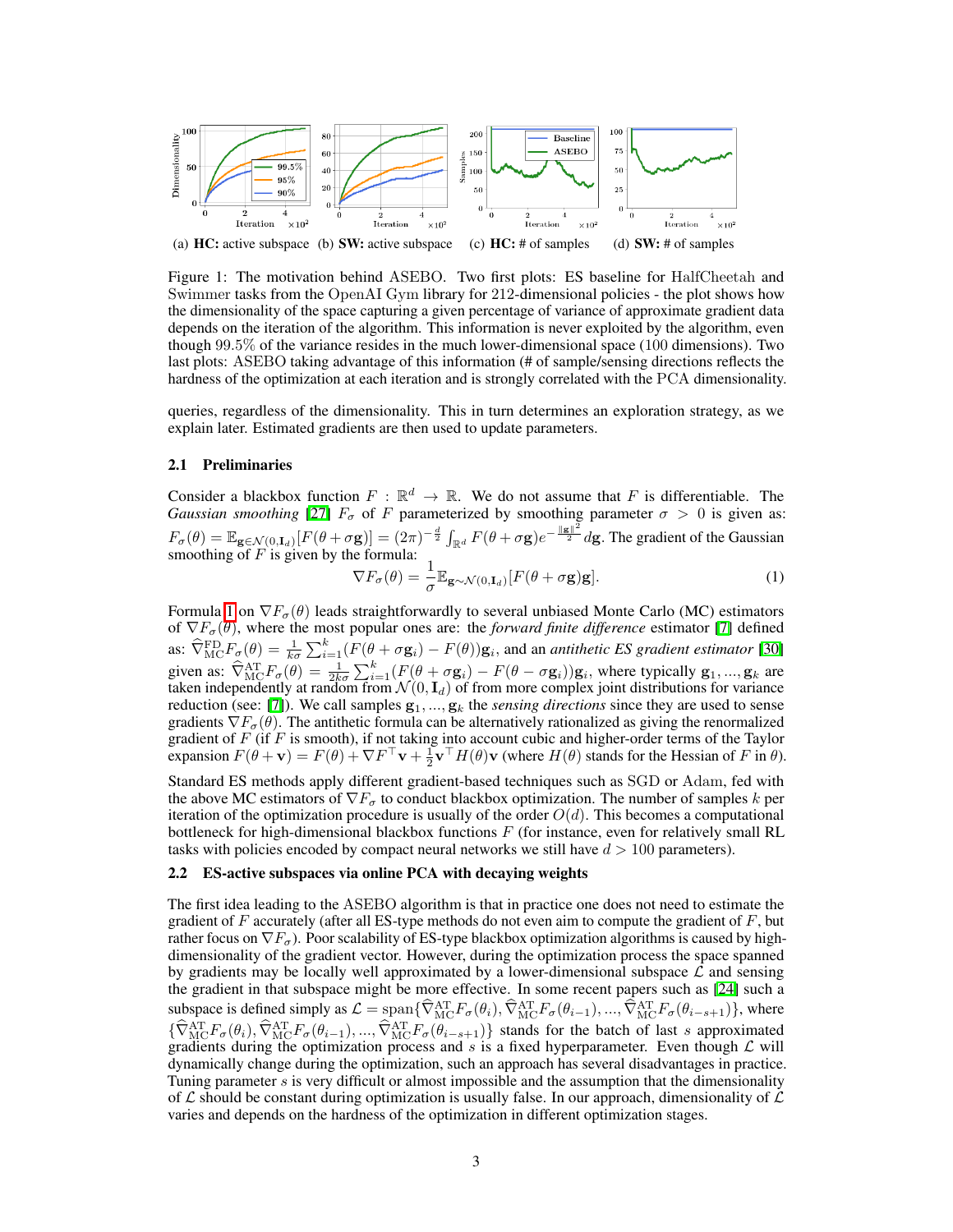We apply Principal Component Analysis (PCA, **[\[18\]](#page-9-18)**) to create a subspace  $\mathcal{L}$  capturing particular variance  $\sigma > 0$  of the approximate gradients data. This data is either: the approximate gradients computed in previous iterations from the antithetic formula or: the elements of the sum from that equation that are averaged over to obtain these gradients. For clarity of the exposition, from now on we will assume the former, but both variants are valid. Choosing  $\sigma$  is in practice much easier than *s* and leads to subspaces *L* of varying dimensionalities throughout the optimization procedure, called by us from now on *ES-active subspaces*  $\mathcal{L}^{\text{ES}}_{\text{active}}$ .

### Algorithm 1 ASEBO Algorithm

**Hyperparameters:** number of iterations of full sampling *l*, smoothing parameter  $\sigma > 0$ , step size  $\eta$ , PCA threshold  $\epsilon$ , decay rate  $\gamma$ , total number of iterations *T*. **Input:** blackbox function *F*, vector  $\theta_0 \in \mathbb{R}^d$  where optimization starts. Cov<sub>0</sub>  $\in \{0\}^{d \times d}$ ,  $p^0 = 0$ . **Output:** vector  $\theta_T$ . for  $t = 0, ..., T - 1$  do if  $t < l$  then Take  $n_t = d$ . Sample  $\mathbf{g}_1, \dots, \mathbf{g}_{n_t}$  from  $\mathcal{N}(0, \mathbf{I}_d)$  (independently). else 1. Take top *r* eigenvalues  $\lambda_i$  of Cov<sub>t</sub>, where *r* is smallest such that:  $\sum_{i=1}^r \lambda_i \ge \epsilon \sum_{i=1}^d \lambda_i$ , using its SVD as described in text and take  $n_t = r$ . 2. Take the corresponding eigenvectors  $\mathbf{u}_1, ..., \mathbf{u}_r \in \mathbb{R}^d$  and let  $\mathbf{U} \in \mathbb{R}^{d \times r}$  be obtained by stacking them together. Let  $U^{\text{act}} \in \mathbb{R}^{d \times r}$  be obtained from stacking together some orthonormal basis of  $\mathcal{L}^{\text{ES}}_{\text{active}}$  $\stackrel{\text{def}}{=}$  span $\{\mathbf{u}_1, ..., \mathbf{u}_r\}$ . Let  $\mathbf{U}^{\perp} \in \mathbb{R}^{d \times (d-r)}$  be obtained from stacking together some orthonormal basis of the orthogonal complement  $\mathcal{L}^{\text{ES},\perp}_{\text{active}}$  of  $\mathcal{L}^{\text{ES}}_{\text{active}}$ 3. Sample  $n_t$  vectors  $\mathbf{g}_1, ..., \mathbf{g}_{n_t}$  as follows: with probability  $1 - p^t$  from  $\mathcal{N}(0, \mathbf{U}^{\perp}(\mathbf{U}^{\perp})^{\top})$ and with probability  $p^t$  from  $\mathcal{N}(0, \mathbf{U}^{\text{act}}(\mathbf{U}^{\text{act}})^{\top}).$ 4. Renormalize  $\mathbf{g}_1, ..., \mathbf{g}_{n_t}$  such that marginal distributions  $\|\mathbf{g}_i\|_2$  are  $\chi(d)$ . 1. Compute  $\widehat{\nabla}_{\text{MC}}^{\text{AT}}F(\theta_t)$  as:  $\widehat{\nabla}_{\text{MC}}^{\text{AT}}F(\theta_t) = \frac{1}{2n_t\sigma}\sum_{j=1}^{n_t} (F(\theta_t + \mathbf{g}_j) - F(\theta_t - \mathbf{g}_j))\mathbf{g}_j$ . 2. Set  $Cov_{t+1} = \lambda Cov_t + (1 - \lambda)\Gamma$ , where  $\Gamma = \widehat{\nabla}_{MC}^{AT}F_{\sigma}(\theta_t)(\widehat{\nabla}_{MC}^{AT}F_{\sigma}(\theta_t))^{\top}$ . 3. Set  $p^{t+1} = p_{\text{opt}}$  for  $p_{\text{opt}}$  output by Algorithm 2 and:  $\theta_{t+1} \leftarrow \theta_t + \eta \hat{\nabla}_{\text{MC}}^{\text{AT}} F(\theta_t)$ .

These will be in turn applied to define covariance matrices encoding probabilistic distributions applied to construct sensing directions used for estimating  $\nabla F_{\sigma}(\theta)$ . The additional advantage of our approach is that PCA automatically filters out gradient noise.

We use our own online version of PCA with decaying weights (decay rate is defined by parameter  $\lambda > 0$ ). By tuning  $\lambda$  we can define the rate at which historical approximate gradient data is used to choose the right sensing directions, which will continuously decay. We consider a stream of approximate gradients  $\widehat{\nabla}_{\text{MC}}^{\text{AT}}F_{\sigma}(\theta_0), \dots \widehat{\nabla}_{\text{MC}}^{\text{AT}}F_{\sigma}(\theta_i), \dots$  obtained during the optimization procedure. We maintain and update on-the-fly the covariance matrix  $Cov_t$ , where  $t$  stands for the number of completed iterations, in the form of the symmetric matrix SVD-decomposition Cov<sub>t</sub> =  $Q_t^{\perp} \Sigma_t Q_t \in$  $\mathbf{R}^d$ . When the new approximate gradient  $\widehat{\nabla}_{\text{MC}}^{\text{AT}}F_{\sigma}(\theta_t)$  arrives, the update of the covariance matrix is driven by the following equation, reflecting data decay process, where  $\mathbf{x}_t = \widehat{\nabla}_{\text{MC}}^{\text{AT}} F_{\sigma}(\theta_t)$ :

<span id="page-3-0"></span>
$$
\mathbf{Q}_{t+1}^{\top} \Sigma_{t+1} \mathbf{Q}_{t+1} = \lambda \mathbf{Q}_t^{\top} \Sigma_t \mathbf{Q}_t + (1 - \lambda) \mathbf{x}_t \mathbf{x}_t^{\top},
$$
\n(2)

To conduct the update cheaply, it suffices to observe that the RHS of Equation  $2$  can be rewritten as:  $\lambda \mathbf{Q}_t^{\top} \Sigma_t \mathbf{Q}_t + (1 - \lambda) \mathbf{x}_t \mathbf{x}_t^{\top} = \mathbf{Q}_t^{\top} (\lambda \Sigma_t + (1 - \lambda) \mathbf{Q}_t \mathbf{x}_t (\mathbf{Q}_t \mathbf{x}_t)^{\top}) \mathbf{Q}_t$ . Now, using the fact that for a matrix of the form  $D + uu^{\top}$ , we can get its decomposition in time  $O(d^2)$  [\[13\]](#page-8-12), we obtain an algorithm performing updates in quadratic time. That in practice suffices since the bottleneck of the computations is in querying *F* and additional overhead related to updating  $\mathcal{L}^{\text{ES}}_{\text{active}}$  is negligible.

**ES-active subspaces versus active subspaces:** Our mechanism for constructing  $\mathcal{L}^{\text{ES}}_{\text{active}}$  is inspired by the recent theory of active subspaces  $[\mathbf{8}]$ , developed to determine the most important directions in the space of input parameters of high-dimensional blackbox functions such as computer simulations.

The *active subspace* of a differentiable function  $F : \mathbb{R}^d \to \mathbb{R}$ , square-integrable with respect to the given probabilistic density function  $\rho : \mathbb{R}^d \to \mathbb{R}$ , is given as a linear subspace  $\mathcal{L}_{\text{active}}$  defined by the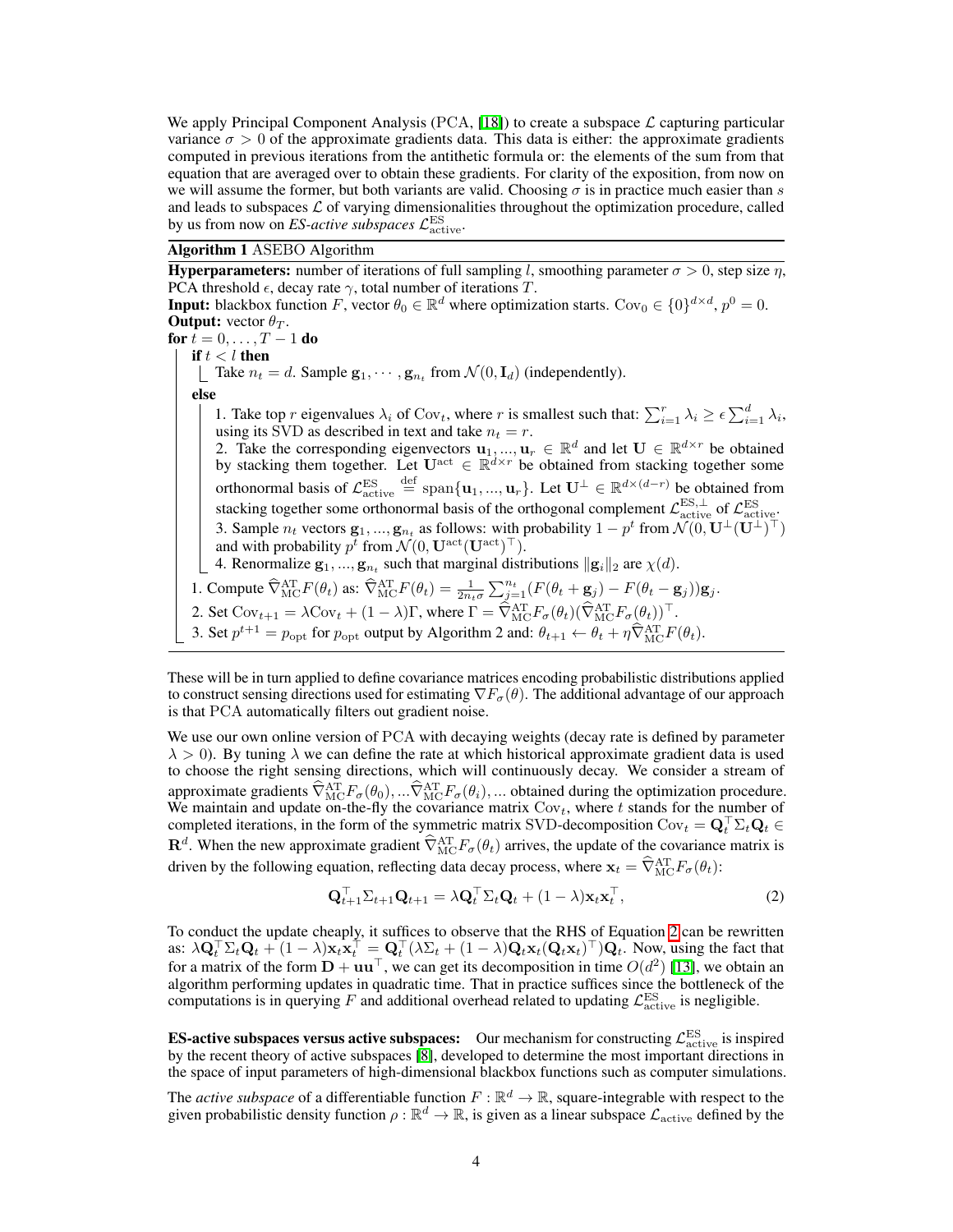first *r* (for a fixed  $r < d$ ) eigenvectors of the following  $d \times d$  symmetric positive definite matrix:

$$
Cov = \int_{\mathbf{x} \in \mathbb{R}^d} \nabla F(\mathbf{x}) \nabla F(\mathbf{x})^\top \rho(\mathbf{x}) d\mathbf{x}
$$
 (3)

Density function  $\rho$  determines where compact representation of  $F$  is needed. In our approach we do not assume that  $\nabla F$  exists, but the key difference between  $\mathcal{L}^{\text{ES}}_{\text{active}}$  and  $\mathcal{L}_{\text{active}}$  lies somewhere else.

The goal of ASEBO is to avoid approximating the exact gradient  $\nabla F(\mathbf{x}) \in \mathbb{R}^d$  which is what makes standard ES methods very expensive and which is done in [\[9\]](#page-8-7) via gradient sketching techniques combined with finite difference approaches (standard methods of choice for ES baselines).

<span id="page-4-0"></span>Algorithm 2 Explore estimator via exponentiated sampling

Hyperparameters: smoothing parameter  $\sigma$ , horizon *C*, learning rate  $\alpha$ , probability regularizer  $\beta$ , initial probability parameter  $q_0^t \in (0, 1)$ . **Input:** subspaces:  $\mathcal{L}_{\text{active}}^{\text{ES}}, \mathcal{L}_{\text{active}}^{\text{ES}, \perp}$ , function *F*, vector  $\theta_t$ Output: for  $l = 1, \dots, C + 1$  do 1. Compute  $p_{l-1}^t = (1 - 2\beta)q_{l-1}^t + \beta$  and sample  $a_l^t \sim \text{Ber}(p_l^t)$ . 3. If  $a_l^t = 1$ , sample  $\mathbf{g}_l \sim \mathcal{N}(0, \sigma \mathbf{I}_{\mathcal{L}_{\text{active}}^{\text{ES}}})$ , otherwise sample  $\mathbf{g}_l \sim \mathcal{N}(0, \sigma \mathbf{I}_{\mathcal{L}_{\text{active}}^{\text{ES}, \perp}})$ . 4. Compute  $v_l = \frac{1}{2\sigma} (F(\theta_t + \mathbf{g}_l) - F(\theta_t - \mathbf{g}_l)).$ 5. Set  $e_l = (1 - 2\beta)$  $\sqrt{2}$ 4  $\left(-\frac{a_l^t(\text{dim}(\mathcal{L}^{\text{ES}}_{\text{active}})+2)}{(p_l^t)^3}\right)$  $\setminus$  $\left(-\frac{(1-a_l^t)(\dim(\mathcal{L}^{\text{ES},\perp}_{\text{active}})+2)}{(1-p_l^t)^3}\right)$  $\frac{(1-p_l^t)^3}{(1-p_l^t)^3}$  $\setminus$ 3  $\left| v_l^2 \right|$ 6. Set  $q_l^t = \frac{q_{l-1}^t \exp(-\alpha \mathbf{e}_l(1))}{q_{l-1}^t \exp(-\alpha \mathbf{e}_l(1)) + (1 - q_{l-1}^t) \exp(-\alpha \mathbf{e}_l(2))}$ . Return: *p<sup>C</sup>* .

Instead, in ASEBO an ES-active subspace  $\mathcal{L}^{\text{ES}}_{\text{active}}$  is itself used to define sensing directions and the number of chosen samples *k* is given by the dimensionality of  $\mathcal{L}^{\text{ES}}_{\text{active}}$ . This drastically reduces sampling complexity, but comes at a price of risking the optimization to be trapped in the fixed lower-dimensional space that will not be representative for gradient data as optimization progresses. We propose a solution requiring only a constant number of extra queries to *F* in the next sections.

#### 2.3 Exploration-exploitation trade-off: Adaptive Exploration Mechanism

The procedure described above needs to be accompanied with an exploration strategy that will determine how frequently to choose sensing directions outside the constructed on-the-fly lowerdimensional ES-subspace  $\mathcal{L}_{\text{active}}^{\text{ES}}$ . Our exploration strategies will be encoded by hybrid probabilistic distributions for sampling sensing directions. The frequency of sensing from the distributions with covariance matrices obtained from  $\mathcal{L}^{\text{ES}}_{\text{active}}$  (corresponding to exploitation) and from its orthogonal complement  $\mathcal{L}^{\text{ES},\perp}_{\text{active}}$  or entire space (corresponding to exploration) will be given by weights encoding the importance of exploitation versus exploration in any given iteration of the optimization. For a vector  $\mathbf{x} \in \mathbb{R}^d$  denote by  $\mathbf{x}_{\text{active}}$  its projection onto  $\mathcal{L}_{\text{active}}^{\text{ES}}$  and by  $\mathbf{x}_\perp$  its projection onto  $\mathcal{L}_{\text{active}}^{\text{ES},\perp}$ . The useful metric that can be used to update the above weights in an online manner in the *t th* iteration of the algorithm is the ratio:  $r = \frac{\|(\nabla F_{\sigma}(\theta_t))_{\text{active}}\|_2}{\|(\nabla F_{\sigma}(\theta_t))_{\perp}\|_2}$ . Smaller values of *r* indicate that current active subspace is not representative enough for the gradient and more aggressive exploration needs to be conducted. In practice, we do not compute  $r$  explicitly, but rather its approximated version  $\hat{r}$ .

One can simply take:  $\hat{r} = \frac{\|(\hat{\nabla}_{\text{MC}}^{\text{AT}} F_{\sigma}(\theta_{t-1}))_{\text{active}}\|_2}{\|(\hat{\nabla}_{\text{MC}}^{\text{AT}} F_{\sigma}(\theta_{t-1}))_{\perp}\|_2}$  $\frac{\sqrt{\text{MC}} F_{\sigma}(\theta_{t-1})_{\text{active}}}{\|(\hat{\nabla}_{\text{MC}}^{\text{AT}} F_{\sigma}(\theta_{t-1}))_{\perp}\|_2}$ , where  $\hat{\nabla}_{\text{MC}}^{\text{AT}} F_{\sigma}(\theta_{t-1})$  is obtained in the previous iteration. But we can do better. It suffices to separately estimate  $\|(\nabla F_{\sigma}(\theta_t))_{\text{active}}\|_2$  and  $\|(\nabla F_{\sigma}(\theta_t))_{\perp}\|_2$ . However we do not aim to estimate  $(\nabla F_{\sigma}(\theta_t))_{\text{active}}$  and  $(\nabla F_{\sigma}(\theta_t))_{\perp}$ . That would be equivalent to computing exact estimate of  $\nabla F_{\sigma}(\theta_t)$ , defeating the purpose of ASEBO. Instead, we note that estimating the length of the unknown high-dimensional vector is much simpler than estimating the vector itself and can be done in the probabilistic manner with arbitrary precision via the set of dot-product queries of size independent from dimensionality *d* via compressed sensing methods. We refine this approach and propose more accurate contextual bandits method that also relies on dot-product queries applied in the ES-context, but aims to directly approximate optimal probabilities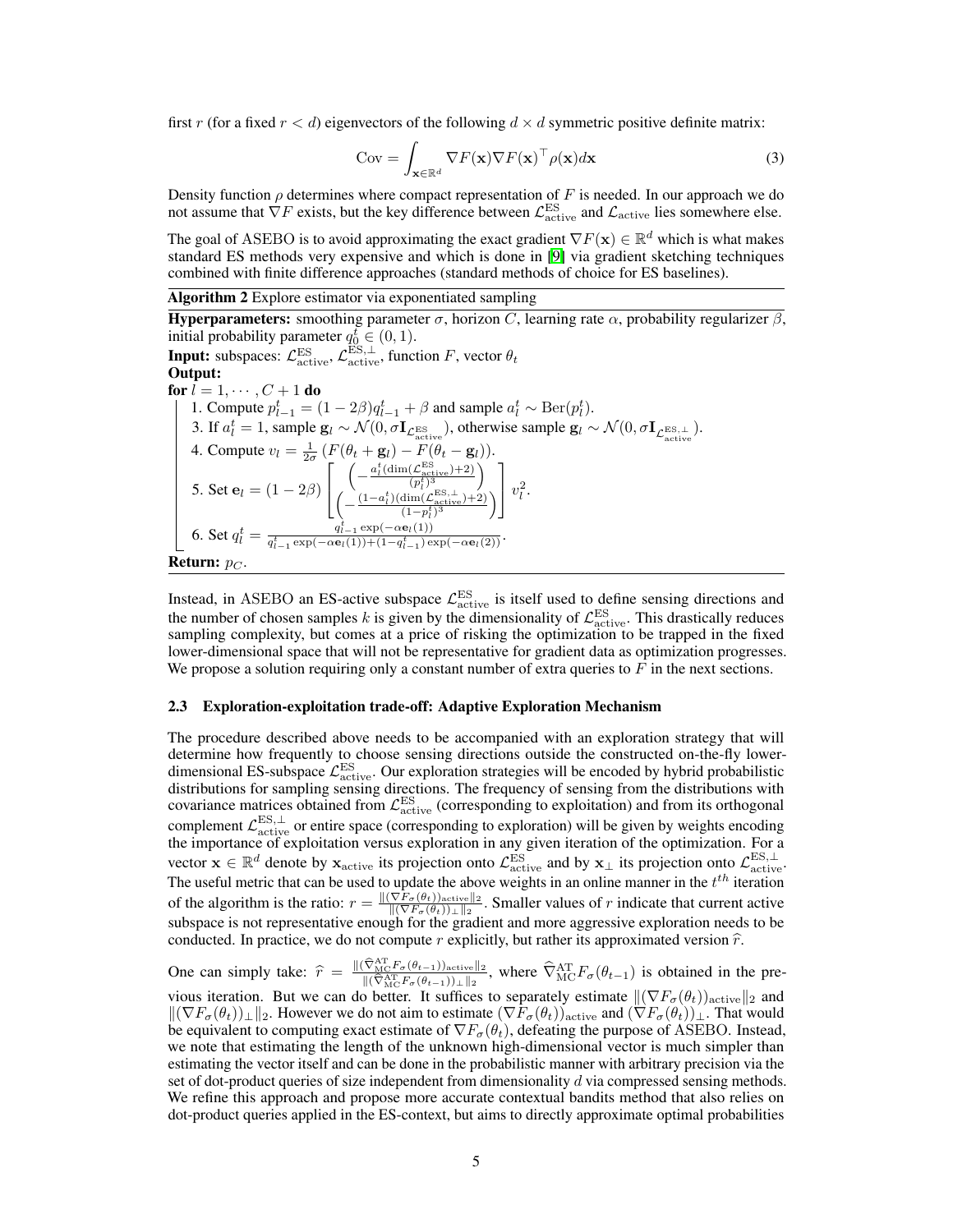of sampling from  $\mathcal{L}^{\text{ES}}_{\text{active}}$  rather than approximating gradients components' lengths (see Algorithm 2 box, the compressed sensing baseline is presented in the Appendix). The related computational overhead is measured in constant number of extra function queries, negligible in practice.

#### 2.4 The Algorithm

ASEBO is given in the Algorithm 1 box. The algorithm we apply to score relative importance of sampling from the ES-active subspace  $\mathcal{L}_{\text{active}}^{\text{ES}}$  versus from outside  $\mathcal{L}_{\text{active}}^{\text{ES}}$  is in the Algorithm 2 box.

As we have already mentioned, it uses bandits method do determine optimal probability of sampling from  $\mathcal{L}^{\text{ES}}_{\text{active}}$ . In the next section we show that by using these techniques we can substantially reduce the variance of ES blackbox gradient estimators if ES-active subspaces approximate the gradient data well (which is the case for RL blackbox functions as presented in Fig.  $\prod$ ). Horizon lengths *C* in Algorithm 2 which determines the number of extra function queries should be in practice chosen as small constants. In each iteration of Algorithm 1 the number of function queries is proportional to the dimensionality of the ES-active subspace  $\mathcal{L}^{\text{ES}}_{\text{active}}$  rather than the original space.

## 3 Theoretical Results

We provide here theoretical guarantees for the ASEBO sampling mechanism (in Algorithm 1), where sensing directions  $\{g_i\}$  at time *t* are sampled from the hybrid distribution *P*: with probability  $p^t$ from  $\mathcal{N}(0, \mathbf{I}_{\mathcal{L}_{\text{active}}})$  and with probability  $1 - p^t$  from  $\mathcal{N}(0, \mathbf{I}_{\mathcal{L}_{\text{active}}^{\perp}})$ .

Following notation in Algorithm 1, let  $U^{act} \in \mathbb{R}^{d \times r}$  be obtained by stacking together vectors of some orthonormal basis of  $\mathcal{L}_{\text{active}}^{\text{ES}}$ , where  $\dim(\mathcal{L}_{\text{active}}^{\text{ES}}) = r$  and let  $\mathbf{U}^{\perp} \in \mathbb{R}^{d \times (d-r)}$  be obtained my stacking together vectors of some orthonormal basis of its orthogonal complement  $\mathcal{L}^{\text{ES},\perp}_{\text{active}}$ . Denote by  $\sigma$  a smoothing parameter. We make the following regularity assumptions on  $F$ :

Assumption 1. *F* is *L*-Lipschitz, i.e. for all  $\theta, \theta' \in \mathbb{R}^d$ ,  $|F(\theta) - F(\theta')| \le L \|\theta - \theta'\|_2$ . **Assumption 2.** *F* has a  $\tau$ -smooth third order derivative tensor with respect to  $\sigma > 0$ , so that  $F(\theta + \sigma \mathbf{g}) = F(\theta) + \sigma \nabla F(\theta)^{\top} \mathbf{g} + \frac{\sigma^2}{2} \mathbf{g}^{\top} H(\theta) \mathbf{g} + \frac{1}{6} \sigma^3 F'''(\theta) [\mathbf{v}, \mathbf{v}, \mathbf{v}]$  for some  $\mathbf{v} \in \mathbb{R}^d$  $(\|\mathbf{v}\|_2 \le \|\mathbf{g}\|_2)$  satisfying  $|F'''(\theta)[\mathbf{v}, \mathbf{v}, \mathbf{v}] \le \tau \|\mathbf{v}\|_2^3 \le \tau \|\mathbf{g}\|_2^3$ .

Observe that:  $\mathbb{E}_{\mathbf{g} \sim \widehat{P}} [\mathbf{g} \mathbf{g}^{\top}] = \left( p^t \mathbf{U}^{\text{act}} (\mathbf{U}^{\text{act}})^{\top} + (1 - p^t) \mathbf{U}^{\perp} (\mathbf{U}^{\perp})^{\top} \right)$ . Define  $C_1$  =  $\left(p^t \mathbf{U}^{\text{act}} \left( \mathbf{U}^{\text{act}} \right)^{\top} + (1 - p^t) \mathbf{U}^{\perp} \left( \mathbf{U}^{\perp} \right)^{\top} \right)$ . Let  $\widehat{\nabla}_{\text{MC},k=1}^{\text{AT},\text{asebo}} F_{\sigma}(\theta) = \mathbf{C}_1^{-1} \frac{F(\theta + \sigma \mathbf{g}) \mathbf{g} + F(\theta + \sigma \mathbf{g})(-\mathbf{g})}{2\sigma}$ be the gradient estimator corresponding to  $\hat{P}$ . We will assume that  $\sigma$  is small enough, i.e.  $\sigma < \frac{1}{35} \sqrt{\frac{\epsilon \min(p^t, 1-p^t)}{\tau d^3 \max(L,1)}}$  for some precision parameter  $\epsilon > 0$ . Our first result shows that under these assumptions, baseline and ASEBO estimators of  $\nabla_{\sigma}F(\theta)$  are also good estimators of  $\nabla F(\theta)$ : **Lemma 3.1.** If F satisfies Assumptions 1 and 2, the estimators  $\widehat{\nabla}_{\text{MC},k=1}^{\text{AT},\text{base}} F_{\sigma}(\theta)$  and  $\widehat{\nabla}_{\text{MC},k=1}^{\text{AT},\text{asebo}} F_{\sigma}(\theta)$ *are close to the true gradient* r*F*(✓)*, i.e.:* E<sup>g</sup>⇠*N*(0*,*I*d*) h <sup>r</sup><sup>b</sup> AT*,*base MC*,k*=1*F*(✓) i r*F*(✓) ✏ *and*  $\Vert \mathbb{E}_{\mathbf{g} \sim \widehat{P}}$  $\left[ \widehat{\nabla}_{\text{MC},k=1}^{\text{AT},\text{asebo}} F_{\sigma}(\theta) \right] - \nabla F(\theta) \right\| \leq \epsilon.$ 

#### 3.1 Variance reduction via non isotropic sampling

<span id="page-5-0"></span>We show now that under sampling strategy given by distribution  $\hat{P}$ , the variance of the gradient estimator can be made smaller by choosing the probability parameter  $p<sup>t</sup>$  appropriately. Denote:  $d_{\text{active}} = \dim(\mathcal{L}_{\text{active}}^{\text{ES}})$  and  $d_{\perp} = \dim(\mathcal{L}_{\text{active}}^{\text{ES},\perp})$ . Let  $\Gamma := \frac{d_{\text{active}} + 2}{p^t} s_{\mathbf{U}^{\text{act}}} + \frac{d_{\perp} + 2}{1 - p^t} s_{\mathbf{U}^{\perp}} - ||\nabla F(\theta)||^2$ . **Theorem 3.2.** *The following holds for*  $s_{\mathbf{U}^{\text{act}}} = ||(\mathbf{U}^{\text{act}})^{\top}\nabla F(\theta)||_2^2$  *and*  $s_{\mathbf{U}^{\perp}} = ||(\mathbf{U}^{\perp})^{\top}\nabla F(\theta)||_2^2$ . *1. The variance of*  $\widehat{\nabla}_{\text{MC},k=1}^{\text{AT},\text{asebo}} F_{\sigma}(\theta)$  *is close to*  $\Gamma$ *, i.e.*  $|\text{Var}[\widehat{\nabla}_{\text{MC},k=1}^{\text{AT},\text{asebo}} F_{\sigma}(\theta)] - \Gamma| \leq \epsilon$ *.* 2. The choice of  $p^t$  that minimizes  $\Gamma$  satisfies  $p^t_* :=$  $\sqrt{(s_{\text{Uact}})(d_{\text{active}}+2)}$  $\frac{\sqrt{(s_{\text{U}}\text{act})(a_{\text{active}}+2)}}{\sqrt{(s_{\text{U}}\text{act})(d_{\text{active}}+2)} + \sqrt{(s_{\text{U}}\perp)(d_{\text{U}}+2)}}$  and the optimal variance  $\text{Var}_{\text{opt}}$  corresponding to  $p^t_*$  satisfies:  $|\text{Var}_{\text{opt}} - \Delta| \leq \epsilon$  for  $\Delta = \left[\sqrt{(s_{\text{U}} + (d_{\text{active}} + 2)} + \sqrt{(s_{\text{U}} + (d_{\text{U}} + 2))}\right]^2 - ||\nabla F(\theta)||^2$ .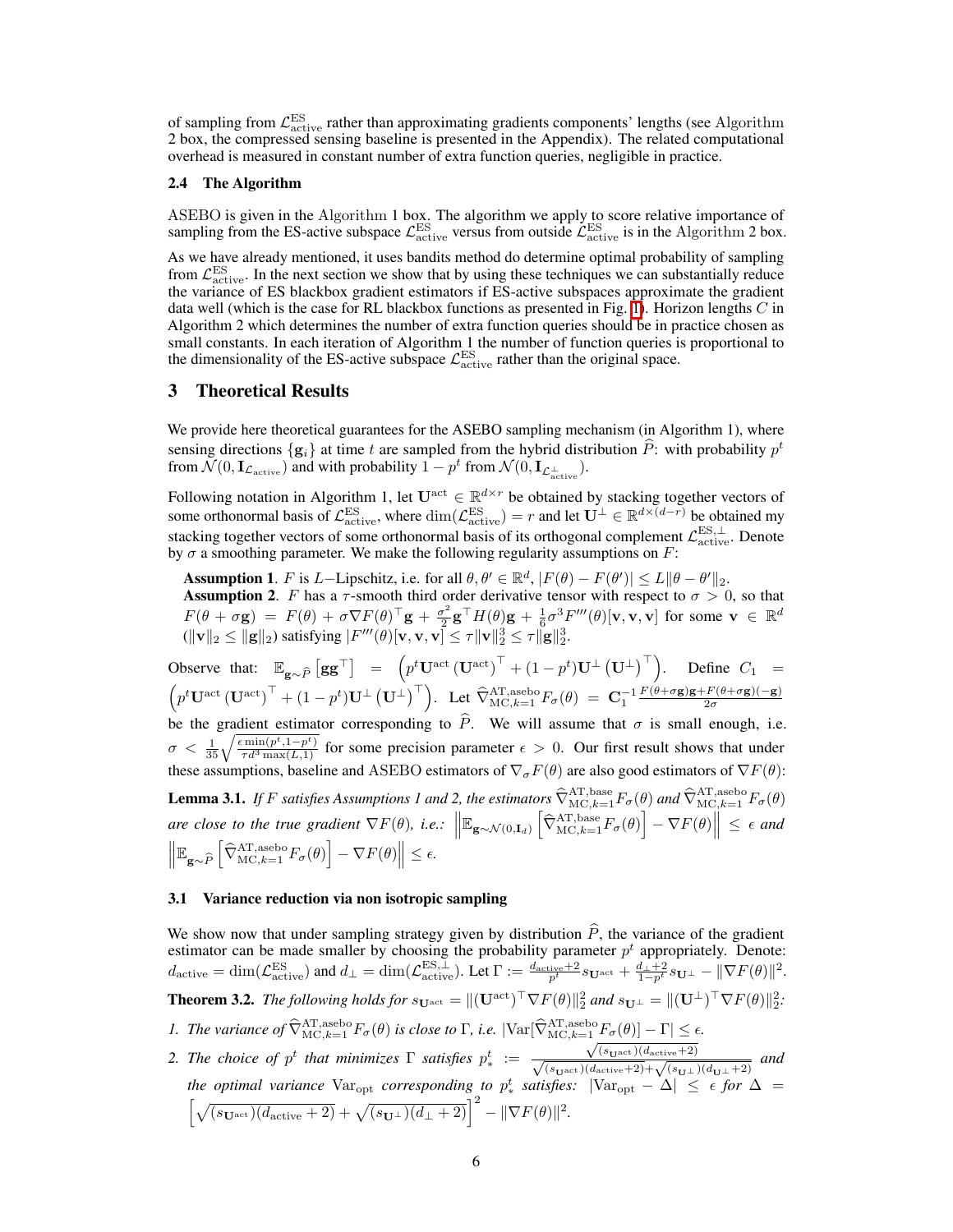3. 
$$
\text{Var}_{\text{opt}} \leq \text{Var}[\widehat{\nabla}_{\text{MC},k=1}^{\text{AT},\text{base}} F_{\sigma}(\theta)] + \epsilon - \underbrace{|\sqrt{(s_{\mathbf{U}^{\perp}})(d_{\text{active}}+2)} - \sqrt{(s_{\mathbf{U}^{\text{act}}})(d_{\perp}+2)}|^2 - 2\|\nabla F(\theta)\|^2}_{\lambda}.
$$

*Furthermore, slack variable is always nonnegative.*

Theorem implies that when  $s_{\mathbf{U}^{\text{act}}} = (1 - \alpha) \|\nabla F(\theta)\|_2^2$  and  $s_{\mathbf{U}^{\perp}} = \alpha \|\nabla F(\theta)\|_2^2$ , for some  $\alpha \in (0,1)$ , we have:  $\text{Var}[\widehat{\nabla}_{\text{MC},k=1}^{\text{AT},\text{base}} F_{\sigma}(\theta)] \approx (d+1) \|\nabla F(\theta)\|^2$  whereas  $\text{Var}_{\text{opt}} =$  $\mathcal{O}((1-\alpha)(d_{\text{active}}+1)+\alpha(d_{\perp}+1)).$  When  $d_{\text{active}} \ll d$  and  $\alpha \ll 1$ : Var<sub>opt</sub>  $\ll$  $\text{Var}[\widehat{\nabla}_{\text{MC},k=1}^{\text{AT},\text{base}} F_{\sigma}(\theta)].$ 

#### 3.2 Adaptive Mirror Descent

In Theorem  $3.2$  we showed that for appropriate choices of  $\mathcal{L}_{\text{active}}^{\text{ES}}$  and  $p_t$ , the gradient estimator  $\widehat{\nabla}_{\text{MC},k=1}^{\text{AT},\text{asebo}} F_{\sigma}(\theta)$  will have significantly smaller variance than  $\widehat{\nabla}_{\text{MC},k=1}^{\text{AT},\text{base}} F_{\sigma}(\theta)$ . In this section we show that Algorithm  $\boxed{2}$  provides an adaptive way to choose  $p^t$ . Using tools from online learning theory, we provide regret guarantees that quantify the rate at which this Algorithm  $\sqrt{2}$  minimizes the variance of  $\widehat{\nabla}_{MC,k=1}^{AT,\mathrm{asebo}} F_{\sigma}(\theta)$  and converges to the optimal  $p_*^t$ .

Let  $\mathbf{p}_l^t = \begin{pmatrix} p_l^t \\ 1 - p_l^t \end{pmatrix}$ . The main component  $\Gamma$  of the variance of  $\widehat{\nabla}_{\text{MC},k=1}^{\text{AT},\text{asebo}} F_{\sigma}(\theta)$  as a function of  $\mathbf{p}_l^t$ equals  $\Gamma = \ell(\mathbf{p}_l^t) = \frac{d_{\text{active}} + 2}{\mathbf{p}_l^t(1)} s_{\mathbf{U}^{\text{act}}} + \frac{d_+ + 2}{\mathbf{p}_l^t(2)} s_{\mathbf{U}^{\perp}} - ||\nabla F(\theta)||^2$  (Theorem [3.2\)](#page-5-0). We have:

**Theorem 3.3.** Let 
$$
\Delta_2
$$
 be the a 2-d simplex. Under assumptions: 1 and 2, if  $\sigma < \frac{1}{35} \sqrt{\frac{\epsilon \min(p^t, 1 - p^t)}{\tau d^3 \max(L, 1)}}$ ,  
\n
$$
\alpha = \frac{2\beta^2}{\sqrt{C[(d_{\text{active}} + 2)^2 s_{\text{yact}}^2 + (d_{\perp} + 2)s_{\text{ucl}}^2]}
$$
 and  $\epsilon = \frac{\beta^3}{2C(d+1)}$ , Algorithm 2 satisfies:  
\n
$$
\frac{1}{C} \mathbb{E}\left[\sum_{l=1}^{C} \ell(\mathbf{p}_l^t)\right] - \min_{\mathbf{p} \in \beta + (1 - 2\beta)\Delta_2} \ell(\mathbf{p}) \le \frac{\text{Var}_{\text{opt}}}{\beta^2 \sqrt{C}} + \frac{1}{C}
$$

## <span id="page-6-0"></span>4 Experiments

In our experiments we use different classes of high-dimensional blackbox functions: RL blackbox functions (where the input is a high-dimensional vector encoding a neural network policy  $\pi : S \to A$ mapping states *s* to actions *a* and the output is the cumulative reward obtained by an agent applying this policy in a particular environment) and functions from the recently open-sourced Nevergrad library [\[34\]](#page-9-13). In practice one can setup the hyperparameters used by Algorithm 2 as follows:  $\sigma =$  $0.01, C = 10, \alpha = 0.01, \beta = 0.1, q_0^t = 0.1$ . For each algorithm we used  $k = 5$  seeds and obtained curves are median-curves with inter-quartile ranges presented as shadowed regions.



<span id="page-6-1"></span>Figure 2: Comparison of different blackbox optimization algorithms on OpenAI Gym tasks. All curves are median-curves obtained from  $k = 5$  seeds and with inter-quartile ranges presented as shadowed regions. For Reacher we present only 3 curves since LM-MA-ES and TRPO did not learn.

#### 4.1 RL blackbox functions

We used the following environments from the OpenAI Gym library: Swimmer-v2, HalfCheetahv2, Walker2d-v2, Reacher-v2, Pusher-v2 and Thrower-v2. In all experiments we used policies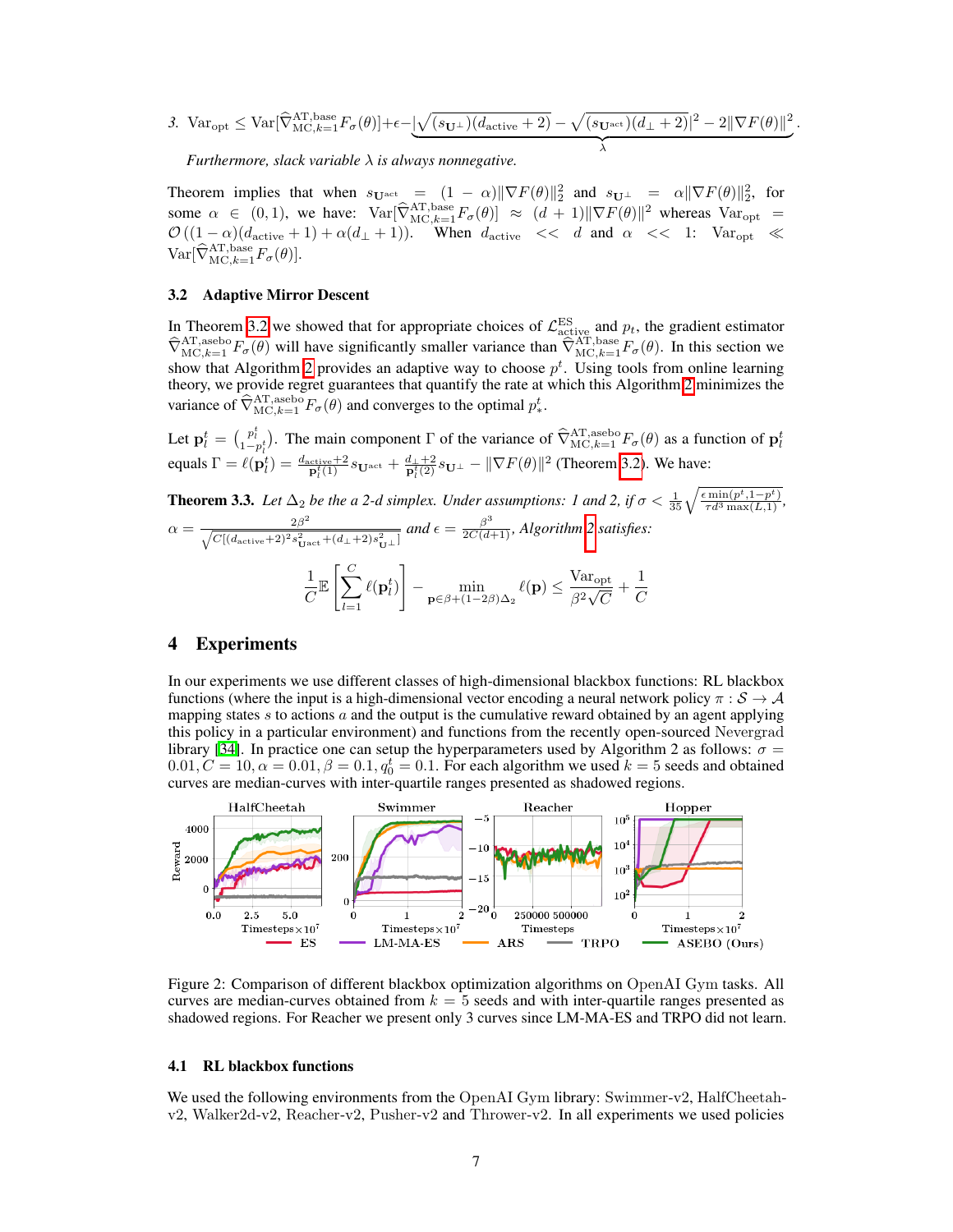encoded by neural network architectures of two hidden layers and with tanh nonlinearities, with *>* 100 parameters. For gradient-based optimization we use Adam. For this class of blackbox functions we compared ASEBO with other generic blackbox methods as well as those specializing in optimizing RL blackbox functions *F*, namely: (1) CMA-ES variants; we compare against two recently introduced algorithms designed for high-dimensional settings (we use the implementation of VkD-CMA-ES in the pycma open-source implementation from https : *//*github*.*com*/*CMA-ES*/*pycma), and that of LM-MA-ES from [\[26\]](#page-9-17)), (2) Augmented Random Search (ARS) [\[25\]](#page-9-3) (we use implementation released by the authors at http : *//*github*.*com*/*modestyachts*/*ARS), (3) Proximal Policy Optimization (PPO) **[\[32\]](#page-9-7)** and Trust Region Policy Optimization (TRPO) **[\[31\]](#page-9-9)** (we use OpenAI baseline implementation  $[12]$ ). The results for four environments are on Fig. [2.](#page-6-1)

<span id="page-7-1"></span>Table 1: Median rewards obtained across  $k = 5$  seeds for seven RL environments. For each environment the top two performing algorithms are bolded, while the bottom two are shown in red.

| Median reward after # timesteps |            |              |       |             |         |        |        |        |
|---------------------------------|------------|--------------|-------|-------------|---------|--------|--------|--------|
| Environment                     | Timesteps  | <b>ASEBO</b> | ES    | ${\rm ARS}$ | VkD-CMA | LM-MA  | TRPO   | PPO.   |
| HalfCheetah                     | $5.10^{7}$ | 3821         | 1530  | 2420        | $-144$  | 1632   | $-512$ | 1514   |
| Swimmer                         | $10^{7}$   | 358          | 36    | 348         | 367     | 297    | 110    | 52     |
| Walker2d                        | $5.10^{7}$ | 9941         | 347   | 1112        |         | 18065  | 3011   | 2377   |
| Hopper                          | $10^{7}$   | 99949        | 626   | 1091        | 42      | 100199 | 1663   | 1310   |
| Reacher                         | $10^{5}$   | $-11$        | $-10$ | $-12$       | -1391   | $-173$ | $-112$ | $-196$ |
| Pusher                          | $10^{5}$   | $-46$        | $-48$ | $-45$       | $-1001$ | $-467$ | $-120$ | $-316$ |
| Thrower                         | $10^{5}$   | $-89$        | -96   | $-90$       | $-796$  | $-737$ | $-85$  | $-175$ |

Sampling complexity is measured in the number of timesteps (environment transitions) used by the algorithms. ASEBO is the only algorithm that performs consistently across all seven environments (see: Table [1\)](#page-7-1), outperforming CMA-ES variants on all tasks aside from VkD-CMA-ES on Swimmer and  $LM-M\overline{A}-ES$  on Walker2d. For environments such as Reacher, Thrower and Pusher, these methods perform poorly, drastically underperforming even Vanilla ES. On Fig.  $\overline{3}$ , we demonstrate the common problem of state-of-the-art CMA-ES methods: if the number of samples *n* is not carefully tuned, the algorithm does not learn. ASEBO does not have this problem since *n* is learned on-the-fly.



<span id="page-7-0"></span>Figure 3: Sensitivity analysis for CMA-ES variants on the HalfCheetah (HC) and Walker2d (WA) tasks. In each setting, we run *k* = 5 seeds, solely changing the number of samples per iteration (or *population size*) *n*.



<span id="page-7-2"></span>Figure 4: Comparison of median-curves obtained from *k* = 5 seeds for different algorithms on Nevergrad functions [\[34\]](#page-9-13). Inter-quartile ranges are presented as shadowed regions.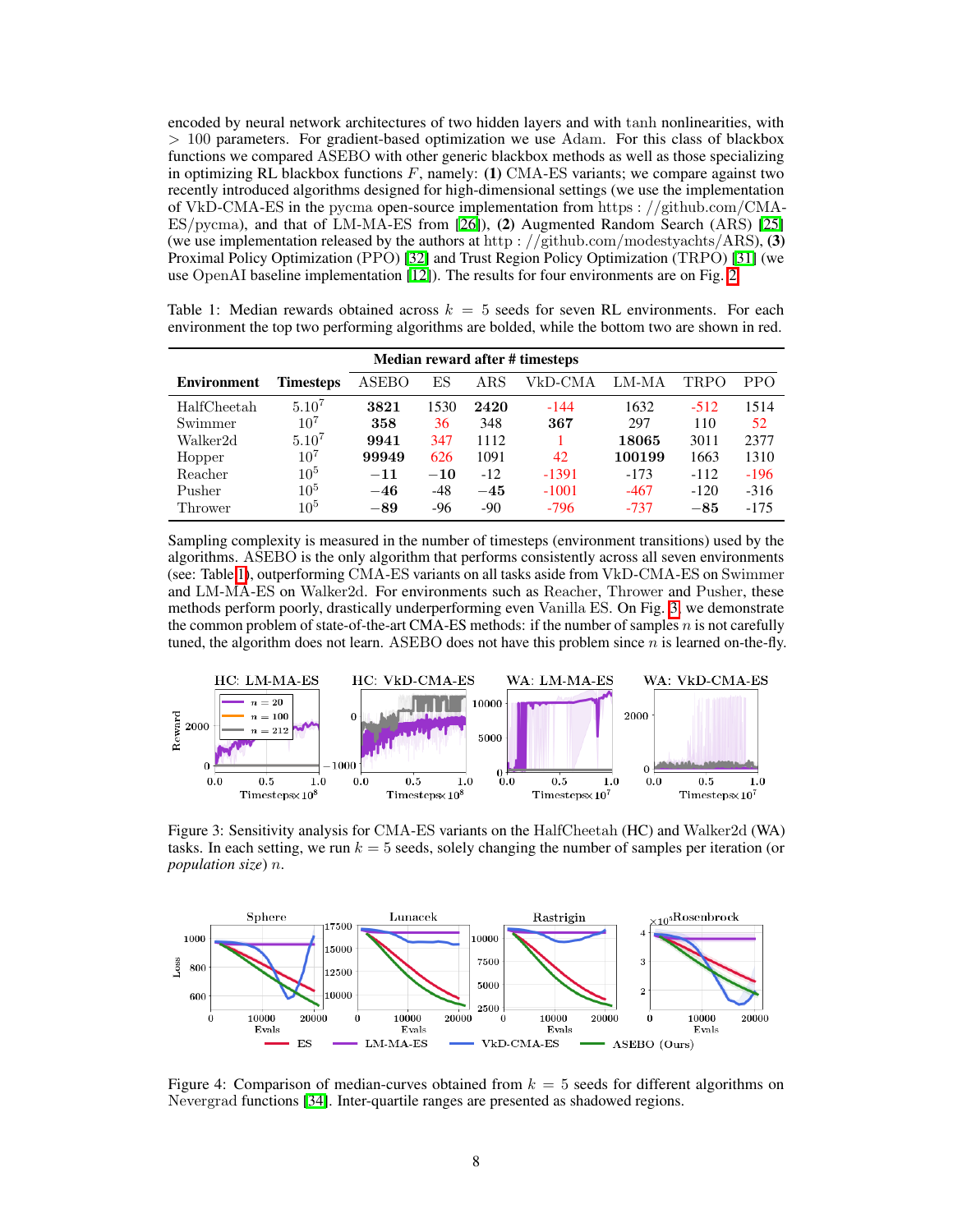#### 4.2 Nevergrad blackbox functions

We tested functions: sphere, rastrigin, rosenbrock and lunacek (from the class of Bi-Rastrigin/Lunacek's No.02 functions). All tested functions are 1000-dimensional. The results are presented on Fig.  $\overline{A}$ . ASEBO is the most reliable method across different functions.

# 5 Conclusion

We proposed a new algorithm for optimizing high-dimensional blackbox functions. ASEBO adjusts on-the-fly the strategy of choosing gradient sensing directions to the hardness of the problem at the current stage of optimization and can be applied for both RL and non-RL problems. We provided theoretical guarantees for our method and exhaustive empirical validation.

#### References

- <span id="page-8-11"></span>[1] S. Agrawal, N. R. Devanur, and L. Li. Contextual bandits with global constraints and objective. *CoRR*, abs/1506.03374, 2015.
- <span id="page-8-2"></span>[2] S. Ahmad and K. B. Thomas. Flight optimization system ( flops ) hybrid electric aircraft design capability. 2013.
- <span id="page-8-9"></span>[3] Y. Akimoto, A. Auger, and N. Hansen. Comparison-based natural gradient optimization in high dimension. *GECCO*, 2014.
- <span id="page-8-10"></span>[4] Y. Akimoto and N. Hansen. Projection-Based Restricted Covariance Matrix Adaptation for High Dimension. *GECCO*, 2016.
- <span id="page-8-8"></span>[5] R. A. Bridges, A. D. Gruber, C. Felder, M. E. Verma, and C. Hoff. Active manifolds: A non-linear analogue to active subspaces. *CoRR*, abs/1904.13386, 2019.
- <span id="page-8-1"></span>[6] G. Brockman, V. Cheung, L. Pettersson, J. Schneider, J. Schulman, J. Tang, and W. Zaremba. OpenAI Gym, 2016.
- <span id="page-8-4"></span>[7] K. Choromanski, M. Rowland, V. Sindhwani, R. E. Turner, and A. Weller. Structured evolution with compact architectures for scalable policy optimization. In *Proceedings of the 35th International Conference on Machine Learning, ICML 2018, Stockholmsmassan, Stockholm, Sweden, ¨ July 10-15, 2018*, pages 969–977, 2018.
- <span id="page-8-0"></span>[8] P. G. Constantine. *Active Subspaces - Emerging Ideas for Dimension Reduction in Parameter Studies*, volume 2 of *SIAM spotlights*. SIAM, 2015.
- <span id="page-8-7"></span>[9] P. G. Constantine, A. Eftekhari, and M. B. Wakin. Computing active subspaces efficiently with gradient sketching. In *6th IEEE International Workshop on Computational Advances in Multi-Sensor Adaptive Processing, CAMSAP 2015, Cancun, Mexico, December 13-16, 2015*, pages 353–356, 2015.
- <span id="page-8-6"></span>[10] P. G. Constantine, C. Kent, and T. Bui-Thanh. Accelerating markov chain monte carlo with active subspaces. *SIAM J. Scientific Computing*, 38(5), 2016.
- <span id="page-8-3"></span>[11] E. Conti, V. Madhavan, F. P. Such, J. Lehman, K. O. Stanley, and J. Clune. Improving exploration in evolution strategies for deep reinforcement learning via a population of novelty-seeking agents. In *Advances in Neural Information Processing Systems 31: Annual Conference on Neural Information Processing Systems 2018, NeurIPS 2018, 3-8 December 2018, Montreal, ´ Canada.*, pages 5032–5043, 2018.
- <span id="page-8-13"></span>[12] P. Dhariwal, C. Hesse, O. Klimov, A. Nichol, M. Plappert, A. Radford, J. Schulman, S. Sidor, Y. Wu, and P. Zhokhov. Openai baselines. <https://github.com/openai/baselines>, 2017.
- <span id="page-8-12"></span>[13] G. H. Golub. Some modified matrix eigenvalue problems. *SIAM*, 15, 1973.
- <span id="page-8-5"></span>[14] D. Ha and J. Schmidhuber. Recurrent world models facilitate policy evolution. *NeurIPS*, 2018.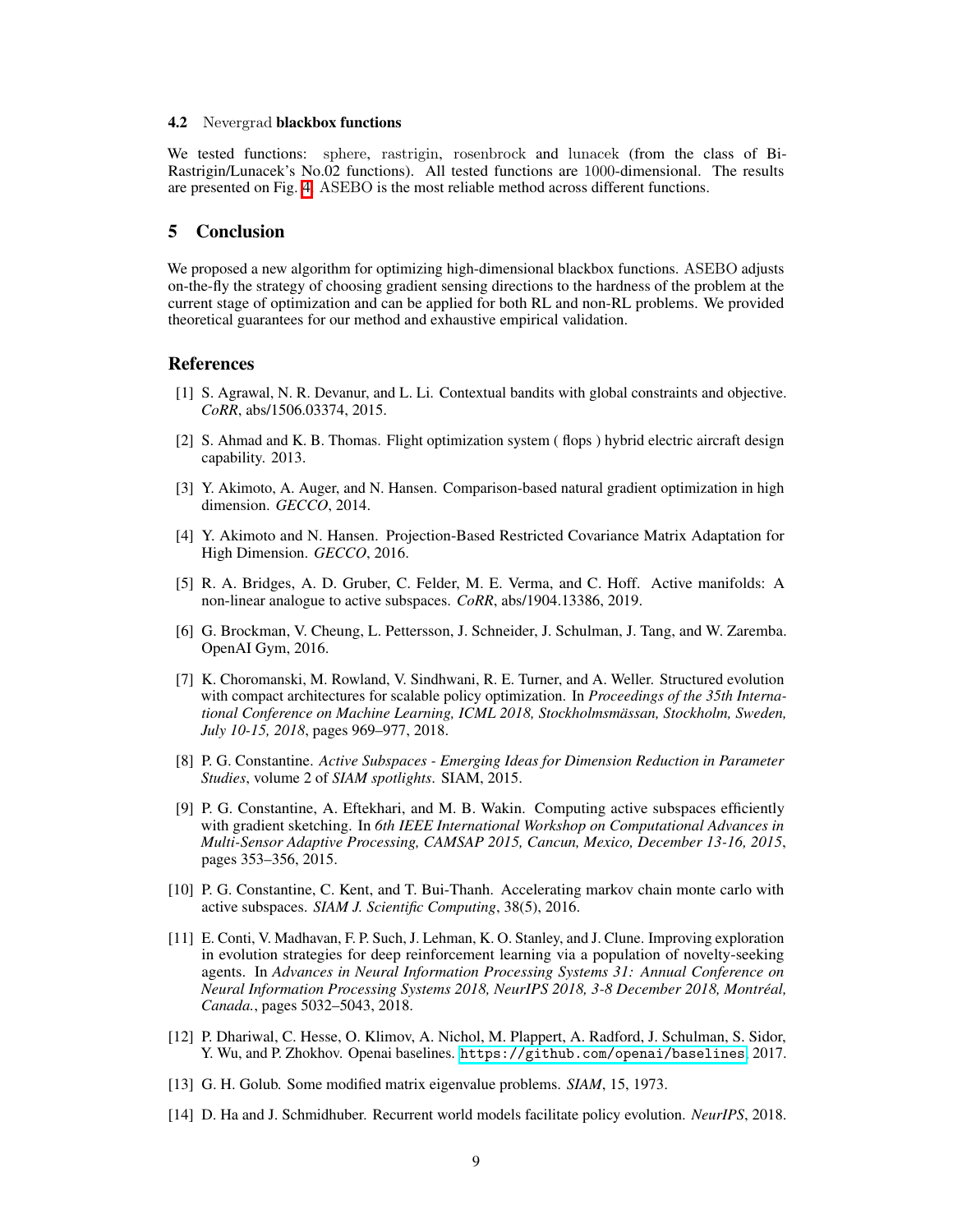- <span id="page-9-8"></span> $[15]$  P. Hämäläinen, A. Babadi, X. Ma, and J. Lehtinen. Ppo-cma: Proximal policy optimization with covariance matrix adaptation. *CoRR*, abs/1810.02541, 2018.
- [16] N. Hansen and A. Ostermeier. Adapting arbitrary normal mutation distributions in evolution strategies: The covariance matrix adaptation. In *Evolutionary Computation, 1996., Proceedings of IEEE International Conference on*, pages 312–317. IEEE, 1996.
- <span id="page-9-10"></span>[17] R. Houthooft, Y. Chen, P. Isola, B. Stadie, F. Wolski, O. Jonathan Ho, and P. Abbeel. Evolved policy gradients. *NeurIPS*, 2018.
- <span id="page-9-18"></span>[18] I. Jolliffe. Principal component analysis. *Series: Springer Series in Statistics*, XXIX, 2002.
- <span id="page-9-6"></span>[19] J. Lehman, J. Chen, J. Clune, and K. O. Stanley. ES is more than just a traditional finitedifference approximator. In *Proceedings of the Genetic and Evolutionary Computation Conference, GECCO 2018, Kyoto, Japan, July 15-19, 2018*, pages 450–457, 2018.
- <span id="page-9-11"></span>[20] C. Li, H. Farkhoor, R. Liu, and J. Yosinski. Measuring the intrinsic dimension of objective landscapes. In *6th International Conference on Learning Representations, ICLR 2018, Vancouver, BC, Canada, April 30 - May 3, 2018, Conference Track Proceedings*, 2018.
- <span id="page-9-5"></span>[21] G. Liu, L. Zhao, F. Yang, J. Bian, T. Qin, N. Yu, and T.-Y. Liu. Trust region evolution strategies. In *AAAI*, 2019.
- <span id="page-9-15"></span>[22] I. Loshchilov. A computationally efficient limited memory cma-es for large scale optimization. *GECCO*, 2014.
- <span id="page-9-16"></span>[23] I. Loshchilov, T. Glasmachers, and H. Beyer. Large scale black-box optimization by limitedmemory matrix adaptation. *IEEE Transactions on Evolutionary Computation*, 2019.
- <span id="page-9-12"></span>[24] N. Maheswaranathan, L. Metz, G. Tucker, and J. Sohl-Dickstein. Guided evolutionary strategies: escaping the curse of dimensionality in random search. *CoRR*, abs/1806.10230, 2018.
- <span id="page-9-3"></span>[25] H. Mania, A. Guy, and B. Recht. Simple random search provides a competitive approach to reinforcement learning. *CoRR*, abs/1803.07055, 2018.
- <span id="page-9-17"></span>[26] N. Müller and T. Glasmachers. Challenges in high-dimensional reinforcement learning with evolution strategies. *Parallel Problem Solving from Nature – PPSN XV*, 2018.
- <span id="page-9-0"></span>[27] Y. Nesterov and V. Spokoiny. Random gradient-free minimization of convex functions. *Found. Comput. Math.*, 17(2):527–566, Apr. 2017.
- <span id="page-9-14"></span>[28] R. Ros and N. Hansen. A simple modification in cma-es achieving linear time and space complexity. In G. Rudolph, T. Jansen, N. Beume, S. Lucas, and C. Poloni, editors, *Parallel Problem Solving from Nature – PPSN X*, pages 296–305, 2008.
- <span id="page-9-2"></span>[29] M. Rowland, K. Choromanski, F. Chalus, A. Pacchiano, T. Sarlos, R. E. Turner, and A. Weller. Geometrically coupled monte carlo sampling. In *NeurIPS*, 2018.
- <span id="page-9-4"></span>[30] T. Salimans, J. Ho, X. Chen, S. Sidor, and I. Sutskever. Evolution strategies as a scalable alternative to reinforcement learning. 2017.
- <span id="page-9-9"></span>[31] J. Schulman, S. Levine, P. Abbeel, M. I. Jordan, and P. Moritz. Trust region policy optimization. In *Proceedings of the 32nd International Conference on Machine Learning, ICML 2015, Lille, France, 6-11 July 2015*, pages 1889–1897, 2015.
- <span id="page-9-7"></span>[32] J. Schulman, F. Wolski, P. Dhariwal, A. Radford, and O. Klimov. Proximal policy optimization algorithms. *arXiv preprint arXiv:1707.06347*, 2017.
- <span id="page-9-1"></span>[33] F. P. Such, V. Madhavan, E. Conti, J. Lehman, K. O. Stanley, and J. Clune. Deep neuroevolution: Genetic algorithms are a competitive alternative for training deep neural networks for reinforcement learning. *CoRR*, abs/1712.06567, 2017.
- <span id="page-9-13"></span>[34] O. Teytaud and J. Rapin. Nevergrad: An open source tool for derivative-free optimization. *https://code.fb.com/ai-research/nevergrad/*, 2018.